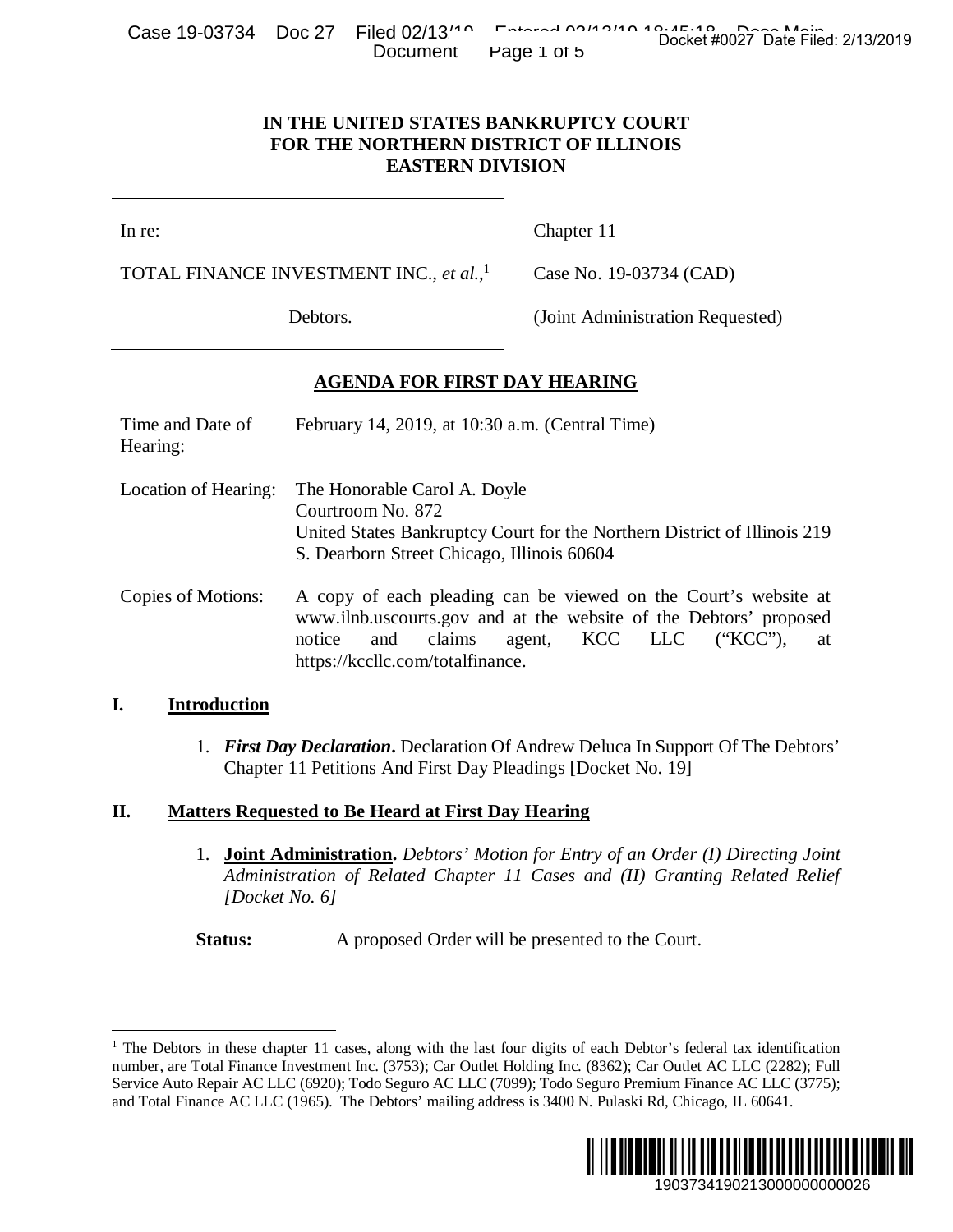- 2. **Schedules and Statements Extension.** *Debtors' Motion for Entry of an Order (I) Extending the Time to File Schedules of Assets and Liabilities and Statements of Financial Affairs and (II) Granting Related Relief [Docket No. 7]*
- **Status:** A proposed Order will be presented to the Court.
- 3. **Case Management.** *Debtors' Motion for Entry of an Order (I) Approving Case Management Procedures, (II) Approving the Notice Thereof, and (III) Granting Related Relief [Docket No. 8]*
- **Status:** A proposed Order will be presented to the Court.
- 4. **KCC Retention Application**. *Debtors' Application for Appointment of Kurtzman Carson Consultants LLC as Claims and Noticing Agent for the Debtors* Nunc Pro Tunc *to the Petition Date [Docket No. 9]*
- **Status:** A proposed Order will be presented to the Court.
- 5. **Utilities**. *Debtors' Motion for Entry of Interim and Final Orders (I) Prohibiting Utility Providers From Altering, Refusing or Discontinuing Utility Service, (II) Determining Adequate Assurance of Payment for Future Service, (III) Establishing Procedures for Determining Adequate Assurance of Payment, and (IV) Granting Related Relief [Docket No. 10]*
- **Status:** A proposed interim order will be presented to the Court. This matter will be heard on a final basis at a later hearing to be scheduled by the Court, at which time a proposed final order will be presented to the Court.
- 6. **Insurance**. *Debtors' Motion for Entry of Interim and Final Orders (I) Authorizing the Debtors to (A) Continue to Maintain Their Insurance Policies, and (B) Honor All Insurance Obligations, (II) Modifying the Automatic Stay, to the Extent Necessary and (II) Granting Related Relief [Docket No. 11].*
- **Status:** A proposed interim order will be presented to the Court. This matter will be heard on a final basis at a later hearing to be scheduled by the Court, at which time a proposed final order will be presented to the Court.
- 7. **Taxes**. *Debtors' Motion for Entry of Interim and Final Orders (I) Authorizing the Debtors to Pay Certain Prepetition Taxes and Fees, (II) Authorizing Financial*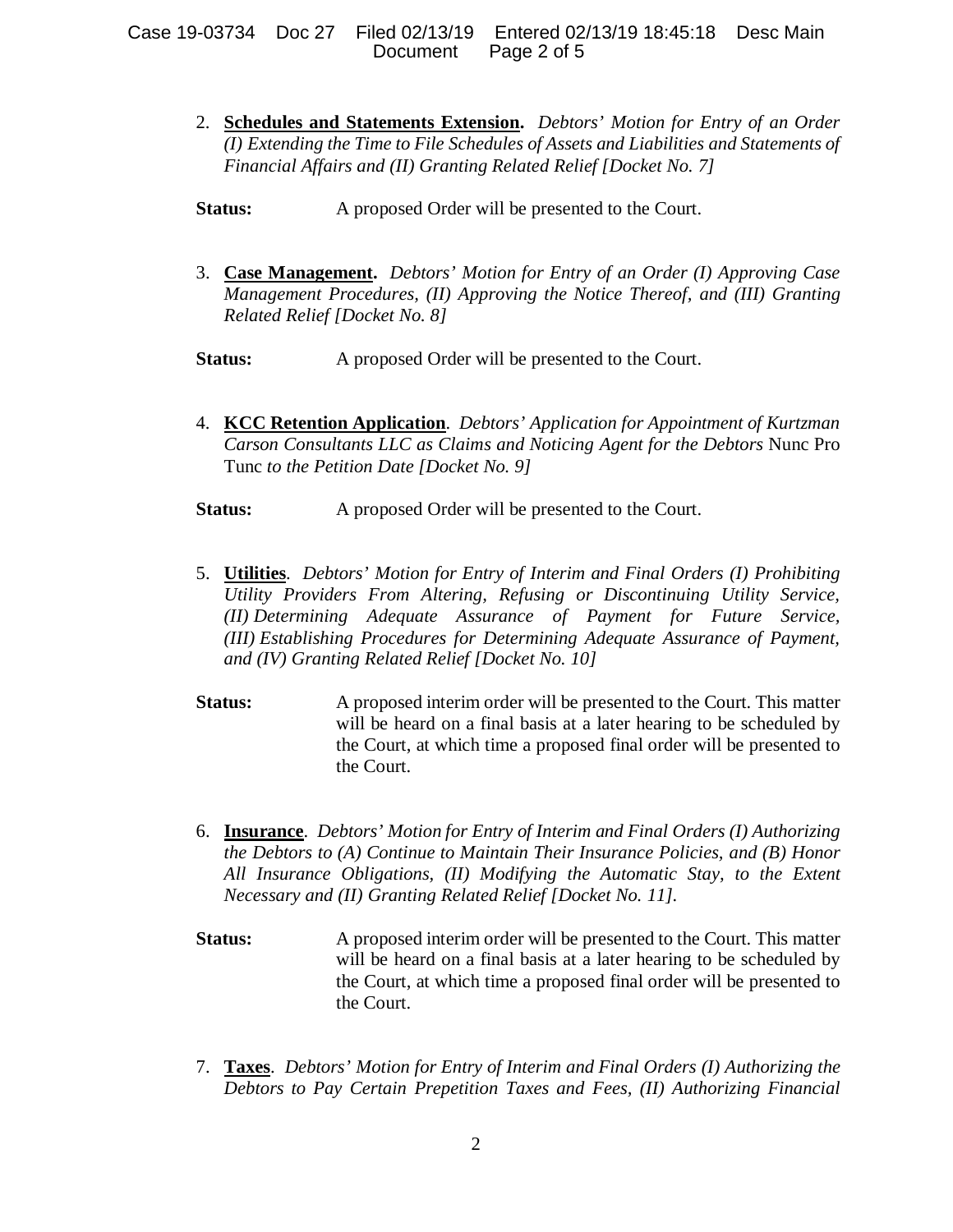*Institutions to Honor and Process Related Checks and Transfers, and (III) Granting Related Relief [Docket No. 12]* 

- **Status:** A proposed interim order will be presented to the Court. This matter will be heard on a final basis at a later hearing to be scheduled by the Court, at which time a proposed final order will be presented to the Court.
- 8. **Cash Management**. *Debtors' Motion for Entry of Interim and Final Orders (I) Authorizing the Debtors to (A) Continue Using Their Existing Cash Management System, Including Existing Bank Accounts, (B) Honor Certain Prepetition Obligations Related Thereto, (C) Continue Interdebtor Transactions, and (D) Maintain Existing Business Forms and (II) Granting Related Relief [Docket No. 13]*
- **Status:** A proposed interim order will be presented to the Court. This matter will be heard on a final basis at a later hearing to be scheduled by the Court, at which time a proposed final order will be presented to the Court.
- 9. **Employee Wages**. *Debtors' Motion for Entry of Interim and Final Orders (I) Authorizing the Debtors to (A) Pay Prepetition Wages, Salaries, Commissions, Bonuses, Employee Benefits, Prepetition Payroll Taxes, and Other Obligations and (B) Maintain Compensation and Benefits Programs and Pay Related Administrative Obligations, (II) Authorizing Applicable Banks and Other Financial Institutions to Honor and Process Related Checks and Transfers, and (III) Granting Related Relief [Docket No. 14]*
- **Status:** A proposed interim order will be presented to the Court. This matter will be heard on a final basis at a later hearing to be scheduled by the Court, at which time a proposed final order will be presented to the Court.
- 10. **Lien Claimants**. *Debtors' Motion for Entry of Interim and Final Orders (I) Authorizing the Debtors to Pay Prepetition Claims of Certain Lien Claimants and (II) Granting Related Relief [Docket No. 15]*
- **Status:** A proposed interim order will be presented to the Court. This matter will be heard on a final basis at a later hearing to be scheduled by the Court, at which time a proposed final order will be presented to the Court.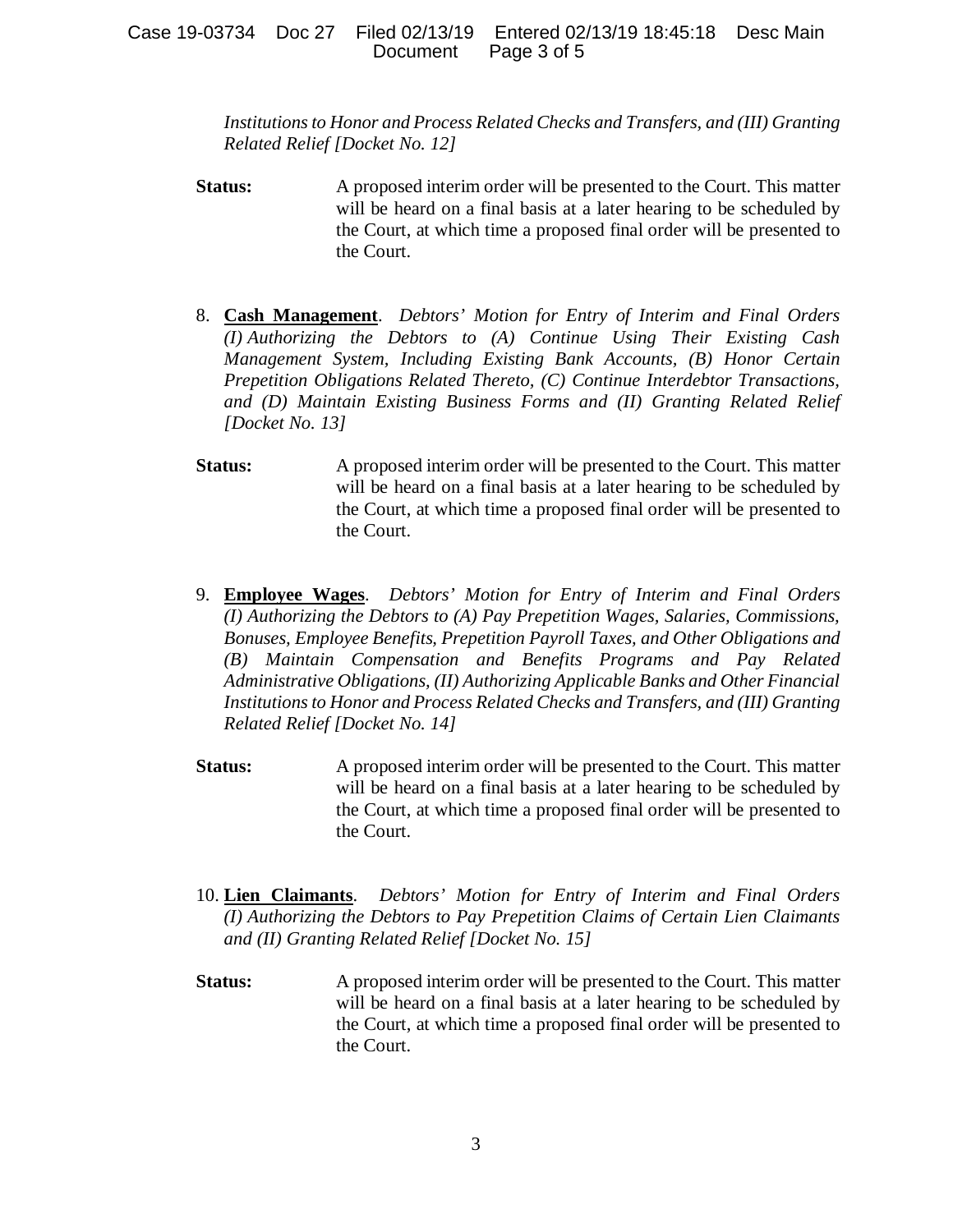### Case 19-03734 Doc 27 Filed 02/13/19 Entered 02/13/19 18:45:18 Desc Main Document Page 4 of 5

- 11. **Customer Programs**. *Debtors' Motion for Entry of Interim and Final Orders Authorizing Debtors to (I) Maintain and Administer Prepetition Customer Programs and Practices, (II) Pay and Honor Related Prepetition and Post Petition Obligations, (III) Pay and Honor Credit Card Chargebacks and Processing Fees, and (IV) Granting Related Relief [Docket No. 16]*
- **Status:** A proposed interim order will be presented to the Court. This matter will be heard on a final basis at a later hearing to be scheduled by the Court, at which time a proposed final order will be presented to the Court.
- 12. **DIP Financing and Cash Collateral**. *Debtors' Motion for Entry of Interim and Final Orders (I) Authorizing (A) Secured Post-Petition Financing on a Super-Priority Basis Pursuant to 11 U.S.C. § 364, (B) Use of Cash Collateral Pursuant to 11 U.S.C. § 363 and (C) Grant of Adequate Protection Pursuant to 11 U.S.C. §§ 363 and 364, (II) Scheduling a Final Hearing Pursuant to Bankruptcy Rule 4001(c), and (III) Granting Related Relief [Docket No. 18]*
- **Status:** A proposed interim order will be presented to the Court. This matter will be heard on a final basis at a later hearing to be scheduled by the Court, at which time a proposed final order will be presented to the Court.

## **III. Matters the Debtors Request that the Court Hear at a Later Hearing**

The Debtors are *not* requesting that the following matters be heard on a final basis at this hearing. The Debtors request that a later hearing be scheduled to hear these matters on a final basis.

- 1. **Utilities**. *Debtors' Motion for Entry of Interim and Final Orders (I) Prohibiting Utility Providers From Altering, Refusing or Discontinuing Utility Service, (II) Determining Adequate Assurance of Payment for Future Service, (III) Establishing Procedures for Determining Adequate Assurance of Payment, and (IV) Granting Related Relief [Docket No. 10]*
- 2. **Insurance**. *Debtors' Motion for Entry of Interim and Final Orders (I) Authorizing the Debtors to (A) Continue to Maintain Their Insurance Policies, and (B) Honor All Insurance Obligations, (II) Modifying the Automatic Stay, to the Extent Necessary and (II) Granting Related Relief [Docket No. 11]*
- 3. **Taxes**. *Debtors' Motion for Entry of Interim and Final Orders (I) Authorizing the Debtors to Pay Certain Prepetition Taxes and Fees, (II) Authorizing Financial Institutions to Honor and Process Related Checks and Transfers, and (III) Granting Related Relief [Docket No. 12]*